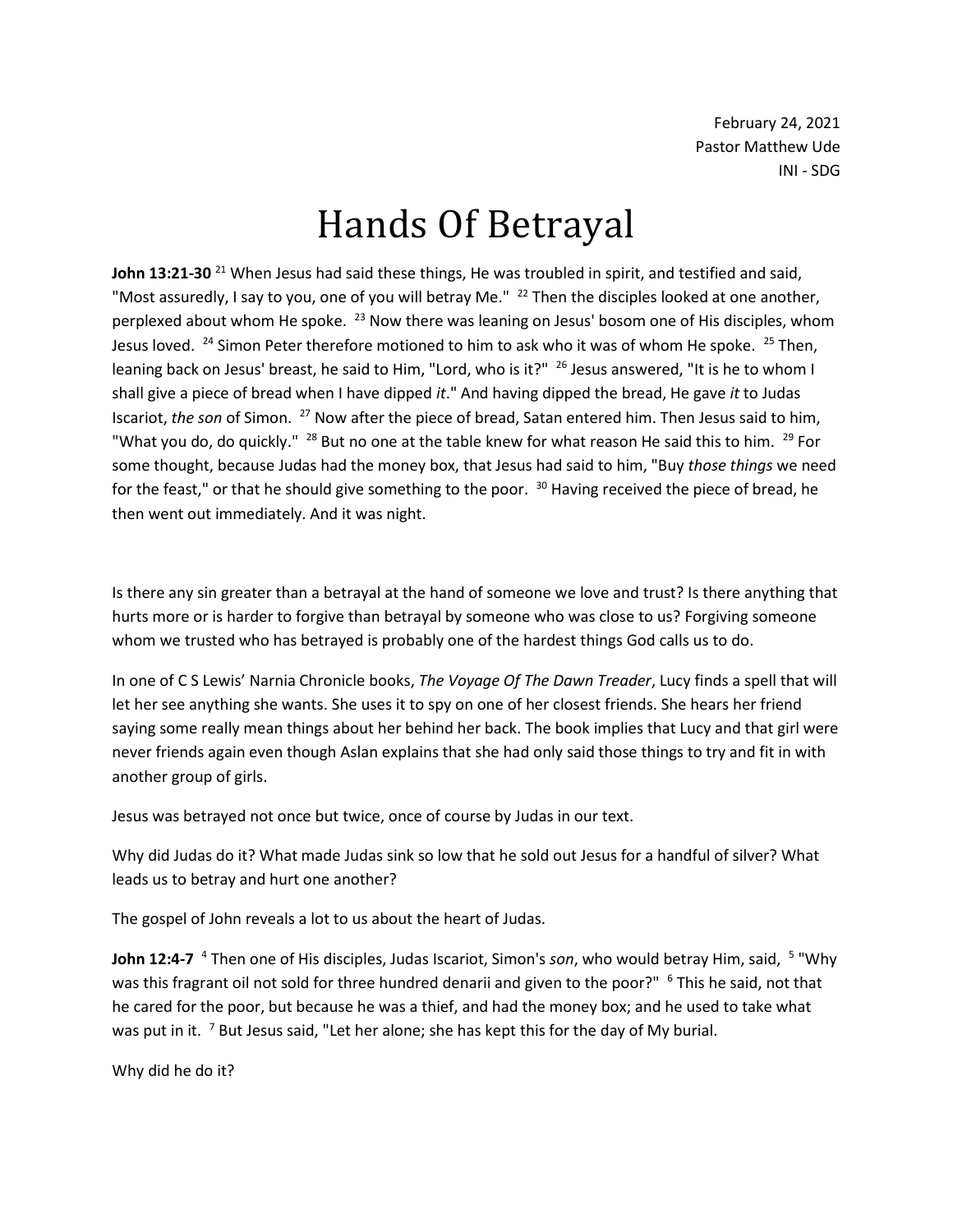- 1. He was greedy. The love of money had gotten a hold of his heart. This was Judas' particularly weakness.
- 2. He was guilty. He had already started down that road. Once we start down a particular road its very easy to take another step and another step.
- 3. He was probably angry. Jesus had publicly rebuked him and he was probably smarting a little from that rebuke. He may well have been angry and in his anger allowed himself to be led into sin.

In the Gospel of Matthew we have a hint at a fourth reason as well

**Matthew 27:3** <sup>3</sup> Then Judas, His betrayer, seeing that He had been condemned, was remorseful and brought back the thirty pieces of silver to the chief priests and elders,

4. He rationalized it. This passage implies that Judas justified his sin by thinking, well no one will get hurt. He probably thought something along the lines of, they will let Jesus go and then we will have an extra 30 pieces of silver.

Does all of this sound familiar? Greed the desire for something that is not mine, or even the thought that well I deserve that. Rationalizations, I'm not hurting anyone, this will help people out in the long run. Anger, look at what they did to me. And I've already done it, I've already started down that road, what's the big deal if I do it one more time.

I think in Judas' thoughts we can all hear echoes of our own thoughts; in Judas' hands we can see the reflections of our own hands.

Are my hands the hands of a betrayer?

In our text Jesus address not just Judas but all the disciples. "One of you will betray me." It seems as if each of the disciples began to ask the question, each began to wonder, "Is it I?"

Jesus could have taken Judas aside and spoken to him in person but he didn't he addressed all twelve. Did he do that because he wanted everyone of them to examine their own hearts, their own greed, their own excuses, their own weaknesses?

Certainly God calls us to examine our own hearts and hands. What Judas did is between him and Jesus and God. What concerns us tonight is what is in our own hearts.

How easy it is for Satan to lead us astray with these same four thoughts, greed, anger, excuses, and guilt. He leads us like a bull with ring in its nose. Often we don't even fight but just follow Satan docilly into betrayal. Betrayal of one another, and betrayal of Christ.

And yet despite how easily Satan leads us into sin and even betrayal, we are often so unwilling to forgive one another.